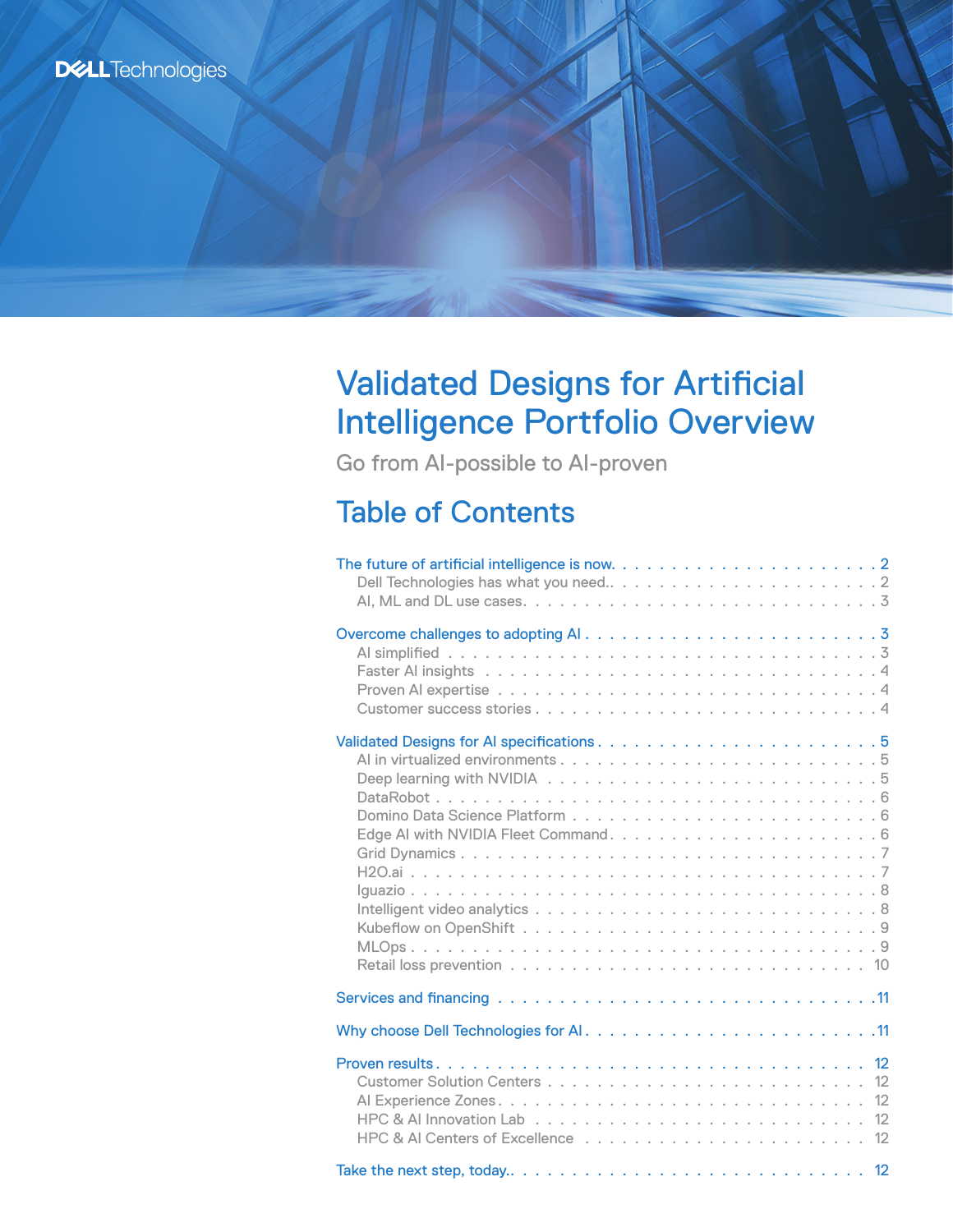# <span id="page-1-0"></span>**The future of artificial intelligence is now.**

Artificial intelligence (AI) and its supporting computing models — machine learning (ML) and deep learning (DL) — are decades-old technologies that are taking off. Why is Al so hot right now? The reason is likely a convergence of multiple forces.

First, the industry is making incredible breakthroughs in AI, especially in DL. Second, advanced technologies are more available and affordable for a much wider range of companies. And third, there is a lot more data available to fuel AI — with more being produced every second.

This perfect storm is creating an opportunity for you to quickly identify trends and patterns that otherwise would be difficult and time-consuming to detect. Whatever your industry vertical, AI, ML and DL can change everything. Whether you're just getting started or you've been doing AI, ML and DL for some time, Dell Technologies can help you capitalize on the latest technological advances, making AI simpler, speeding time to insights with proven solutions.

#### Dell Technologies has what you need.

#### **Expertise and guidance**

Technology is evolving quickly, so your team may not have the resources to design, deploy and manage solution stacks optimized for AI, ML and DL. While AI might seem like the latest IT trend, Dell Technologies has been a leader in the advanced computing space for over a decade, with proven products, solutions and expertise. Dell Technologies has a team of AI experts dedicated to staying on the cutting edge, testing new technologies and tuning solutions to your applications to help you keep pace with this constantly evolving landscape.

#### **Dell Validated Designs for AI**

Dell Technologies is at the forefront of AI, providing the technology that makes tomorrow possible, today. Dell Technologies has invested to create a portfolio of Validated Designs for AI, simplifying the IT infrastructure to provide faster, deeper insights. You can rely on the Dell Technologies team of experts as AI, ML and DL evolve.

#### **Solutions customized for your environment**

Dell Technologies uniquely provides an extensive portfolio of technologies to deliver the advanced computing solutions that underpin successful AI implementations. With years of experience and an ecosystem of curated technology and service partners, Dell Technologies provides AI‑optimized solutions, workstations, servers, networking, storage and services that reduce complexity and enable you to capitalize on a universe of data.

"We're changing how we connect devices, how we connect biological systems, and really how we connect people."

> — April Agee Carroll, Vice President of R&D, AeroFarms<sup>1</sup>

"In the future, we believe data will guide every medical decision. That's why technology will be key for every healthcare company."

> — Kiyotaka Fujii, President of Global Healthcare, Konica Minolta2

Dell Technologies case study, <mark>[A harvest full of](https://www.delltechnologies.com/en-us/customer-stories/aerofarms.htm)</mark> [insights](https://www.delltechnologies.com/en-us/customer-stories/aerofarms.htm), accessed April 2022

<sup>2</sup> Dell Technologies case study, Realizing X-ray [that moves using technology that transforms](https://www.delltechnologies.com/en-us/case-studies-customer-stories/konica-minolta-oem.htm#scroll=off&collapse) accessed April 2022.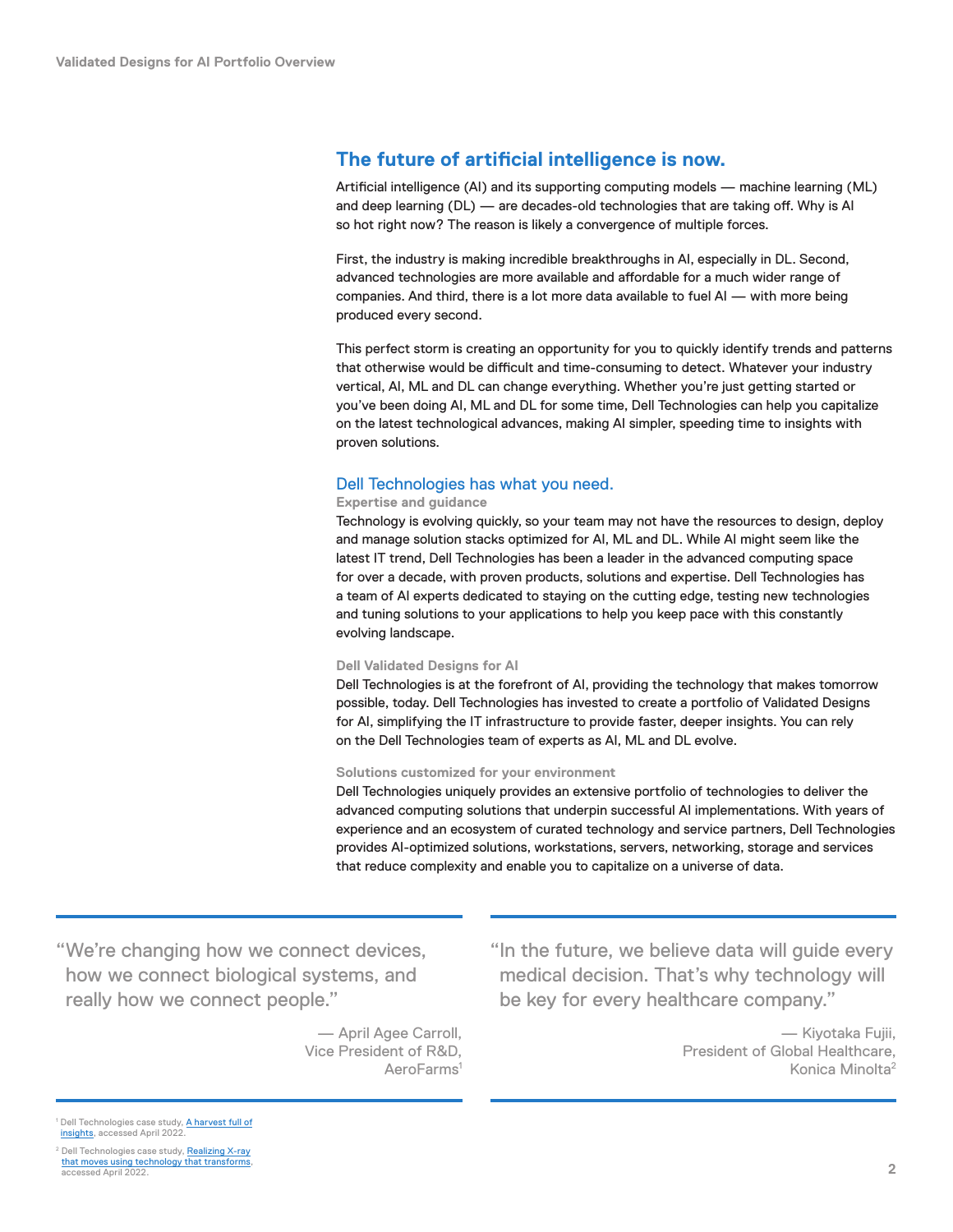### <span id="page-2-0"></span>AI, ML and DL use cases

The use cases for AI are incredibly diverse and rapidly evolving, but there are common patterns across industries and verticals. Here is a sampling of possible use cases.

| <b>Healthcare and</b><br>life sciences | <b>Financial</b><br><b>services</b> | <b>Government security</b><br>and defense | <b>Media and</b><br>entertainment |
|----------------------------------------|-------------------------------------|-------------------------------------------|-----------------------------------|
| • Population health                    | • Fraud prevention                  | • Facial recognition                      | • Video captioning                |
| • Cancer detection                     | • Risk management                   | · Video surveillance                      | • Content-based search            |
| • Chronic illness prediction           | Investment predictions              | • Cybersecurity                           | • Real-time translation           |
| • Drug discovery                       | • Customer service                  | · Satellite imagery                       | $\cdot$ Language processing       |
| • Drug interactions                    | • Digital assistants                | • Event prediction                        | • Recommendation engines          |
| • Genetics                             | • Network security automation       | • Emergency services                      |                                   |
| • Bioinformatics                       |                                     | • Weather and climate                     |                                   |
| $\cdot$ Sanitation                     |                                     | predictions                               |                                   |

| Manufacturing                  | Energy                        | <b>Transportation</b>    | Retail                             |
|--------------------------------|-------------------------------|--------------------------|------------------------------------|
| • Smart manufacturing systems  | Wind power generation         | • Autonomous vehicles    | • Supply and demand planning       |
| • Factory and demand analytics | Solar forecasts               | • Pedestrian and object  | • Predicting buying behavior       |
| and optimization               | • Oil production optimization | detection                | • Loss prevention                  |
| · Preventive maintenance       | Weather prediction            | • Lane tracking and      | • Upsell, cross-sell opportunities |
| • Relationship intelligence    | Demand/consumption<br>۰       | traffic patterns         | • Customer and product             |
| • Product and service quality  | predictions                   | • Preventive maintenance | movement tracking                  |
|                                |                               | • Risk assessment        |                                    |
|                                |                               | $\cdot$ Logistics        |                                    |

# **Overcome challenges to adopting AI**

#### **"AI is complex."**

Architecting a new AI solution with software, hardware, proof of concept (PoC) and vendor selection can take several months. Because each vendor focuses on its own piece, with little integration between hardware and software, your team must know the entire data lifecycle along with servers, GPUs, networks and storage. In addition, virtualizing GPUs has been largely a complicated and time-consuming task. Then, you must choose an operating system that is compatible with data scientists' preferred libraries and frameworks. Once it's assembled, a solution requires extensive integration and tuning to avoid failed jobs, software version incompatibilities, or unbalanced configurations that can result in underutilized resources. From there, the different combinations of frameworks and libraries make ongoing maintenance of the environment a complex and time-consuming task.

#### AI simplified

Dell Validated Designs for AI are jointly engineered and validated to make it quick and easy to deploy a hardware and software stack optimized to accelerate AI initiatives. MLOps wtih cnvrg.io NVIDIA® AI Enterprise software increases data scientist productivity, while VMware vCenter plus self‑service with VMware vRealize® Operations™ simplifies IT operations and management. Customers report that Validated Designs enable 18–20% faster configuration and integration, save 12 employee hours a week with automated reconciliation feeds, and reduce support requirements by 25%.<sup>3</sup> In addition, Dell Technologies offers a single point of support for all hardware and software with ProSupport Plus.

#### **"We haven't been able to take full advantage of our data, and results are too slow."**

Data is growing at an astronomical rate, and it's impossible to take full advantage of it manually to get insights. The speed of AI-driven automated image and pattern detection can help provide faster insights. And with historical data sets, you can get deeper insights into, for example, buying behavior. While most organizations know that AI can provide faster, better and deeper data insights, some don't know how to effectively leverage and scale existing resources while maximizing utilization for AI workloads.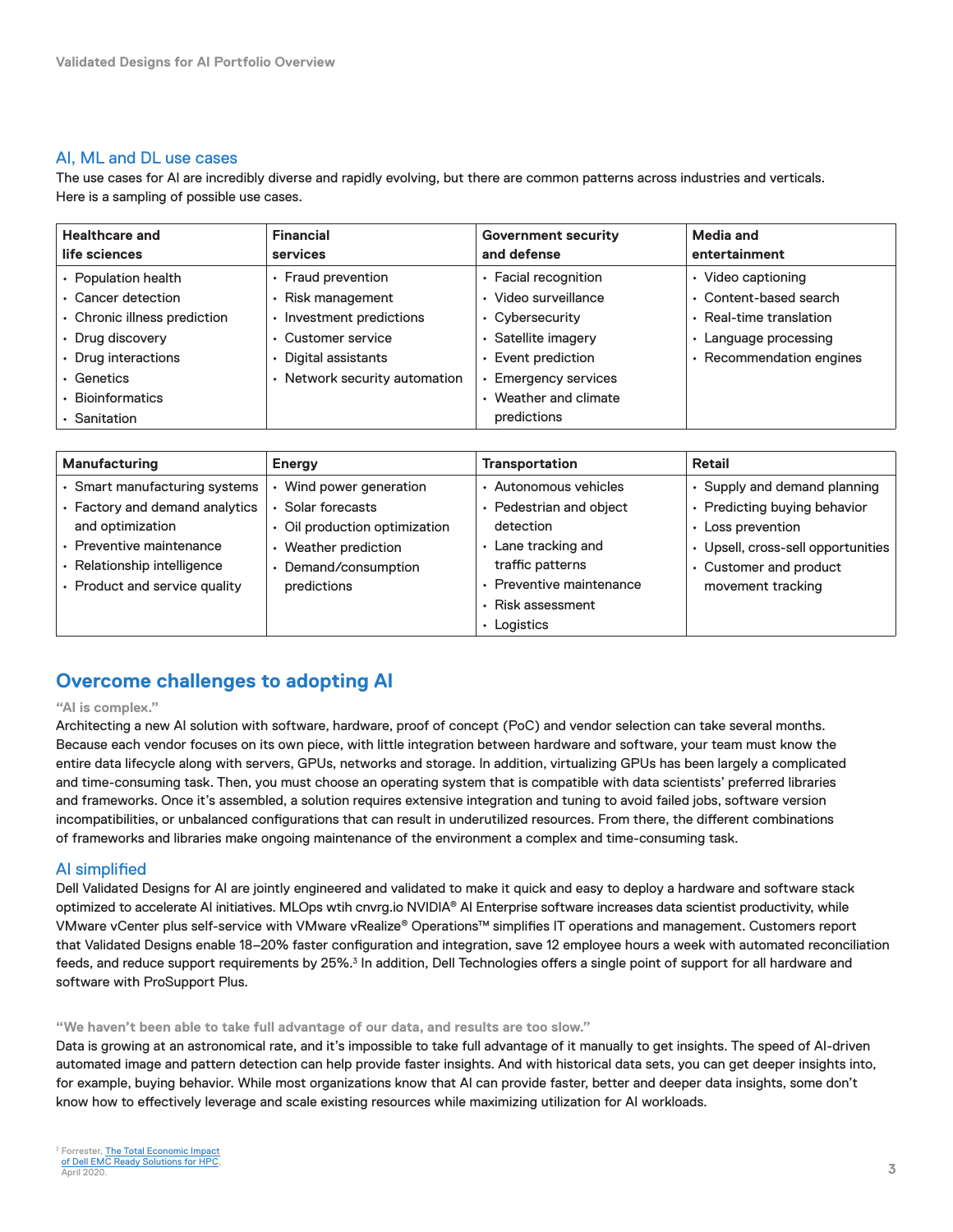<span id="page-3-0"></span>"The biggest impact is improved workflows. We extended our storage lifecycle from three to five years, saving \$1.2 million."

> — Kim Rometo, Vice President, CIO, Miami Dolphins and Hard Rock Stadium4

#### Faster AI insights

The Validated Design for AI with VxRail and PowerScale gives you unprecedented performance for enterprise AI. VxRail integrated with NVIDIA AI Enterprise and GPUs with Dell PowerScale storage improves AI model training accuracy with fast access to larger data sets, enabling live inferencing at scale to drive real-time, actionable responses. VxRail enables 44% faster deployment of new VMs,<sup>5</sup> while Validated Designs enable 18X faster AI models — two to three days instead of one to two months.<sup>3</sup>

#### **"We don't have the in‑house expertise for AI."**

AI and related technologies are complex and emerging quickly. Trained and experienced staff is hard to come by, and many organizations have not had the time to develop the in-house skills required to succeed with AI, ML and DL. Unfortunately, this may become evident only as you attempt to move AI applications from proof of concept (PoC) into production. It's little wonder that 87% of AI projects never make it into production.<sup>6</sup>

#### Proven AI expertise

You can confidently deploy an engineering-tested AI solution backed by world-class Dell Technologies Services and support for Dell Technologies and VMware solutions. Our worldwide Customer Solution Centers with AI Experience Zones enable you to leverage engineering expertise to test and optimize solutions for your environments. Our expert consulting services for AI help you plan, implement and optimize AI solutions, while more than [35,000 services experts](https://www.delltechnologies.com/asset/en-us/solutions/business-solutions/briefs-summaries/key_facts_about_dell_technologies.pdf) can meet you where you are on your AI journey.

#### Customer success stories

**Medacist®**

**5 minutes**

# **Millions of dollars**

# **13% savings**

instead of 24 hours for delivering analytics results in savings due to upholding 99.99% uptime service-level agreements

using Dell PowerEdge for AI

Read the case study: [Medacist Advances Healthcare Analytics with AI running on](https://www.delltechnologies.com/en-us/collaterals/unauth/customer-profiles-case-studies/solutions/medacist-written-case-study.pdf) [Dell PowerEdge and PowerScale.](https://www.delltechnologies.com/en-us/collaterals/unauth/customer-profiles-case-studies/solutions/medacist-written-case-study.pdf)

**HPC Validated Design for AI and Analytics**

**\$1.4 million** TCO savings

**40% fewer** people required

**\$300K less** power required

Read the brief: [TCO Analysis—HPC Validated Design for AI and Analytics](https://infohub.delltechnologies.com/section-assets/h18136-tco-analysis-dell-emc-hpc-ra-for-ai-da-sb).

#### **AeroFarms®**

**Millions** of data points collected, 24/7

**390X more** productivity than a commercial farm

water used for the same crop yield

**95% less** 

Read the case study: [A Harvest Full of Insights](https://www.delltechnologies.com/en-us/customer-stories/aerofarms.htm). 4 Dell Technologies case study, [Top scores for](https://www.delltechnologies.com/asset/en-ca/products/storage/customer-stories-case-studies/delltechnologies-casestudy-miamidolphins.pdf) **Read more [customer stories](https://delltechnologies.com/customerstories).** 

- game-day experience, May 2020.
- <sup>5</sup> IDC white paper, [The Business Value](https://www.delltechnologies.com/asset/en-us/products/converged-infrastructure/industry-market/idc-white-paper-the-business-value-of-dell-emc-vxrail-and-vmware-cloud-foundation-on-dell-emc-vxrail.pdf) [of Dell EMC VxRail and VMware Cloud](https://www.delltechnologies.com/asset/en-us/products/converged-infrastructure/industry-market/idc-white-paper-the-business-value-of-dell-emc-vxrail-and-vmware-cloud-foundation-on-dell-emc-vxrail.pdf) [Foundation on Dell EMC VxRail](https://www.delltechnologies.com/asset/en-us/products/converged-infrastructure/industry-market/idc-white-paper-the-business-value-of-dell-emc-vxrail-and-vmware-cloud-foundation-on-dell-emc-vxrail.pdf), November 2020.

<sup>6</sup> DZone, [Top 10 Reasons Why 87% of Machine](https://dzone.com/articles/top-10-reasons-why-87-of-the-machine-learning-proj) [Learning Projects Fail](https://dzone.com/articles/top-10-reasons-why-87-of-the-machine-learning-proj), October 2020.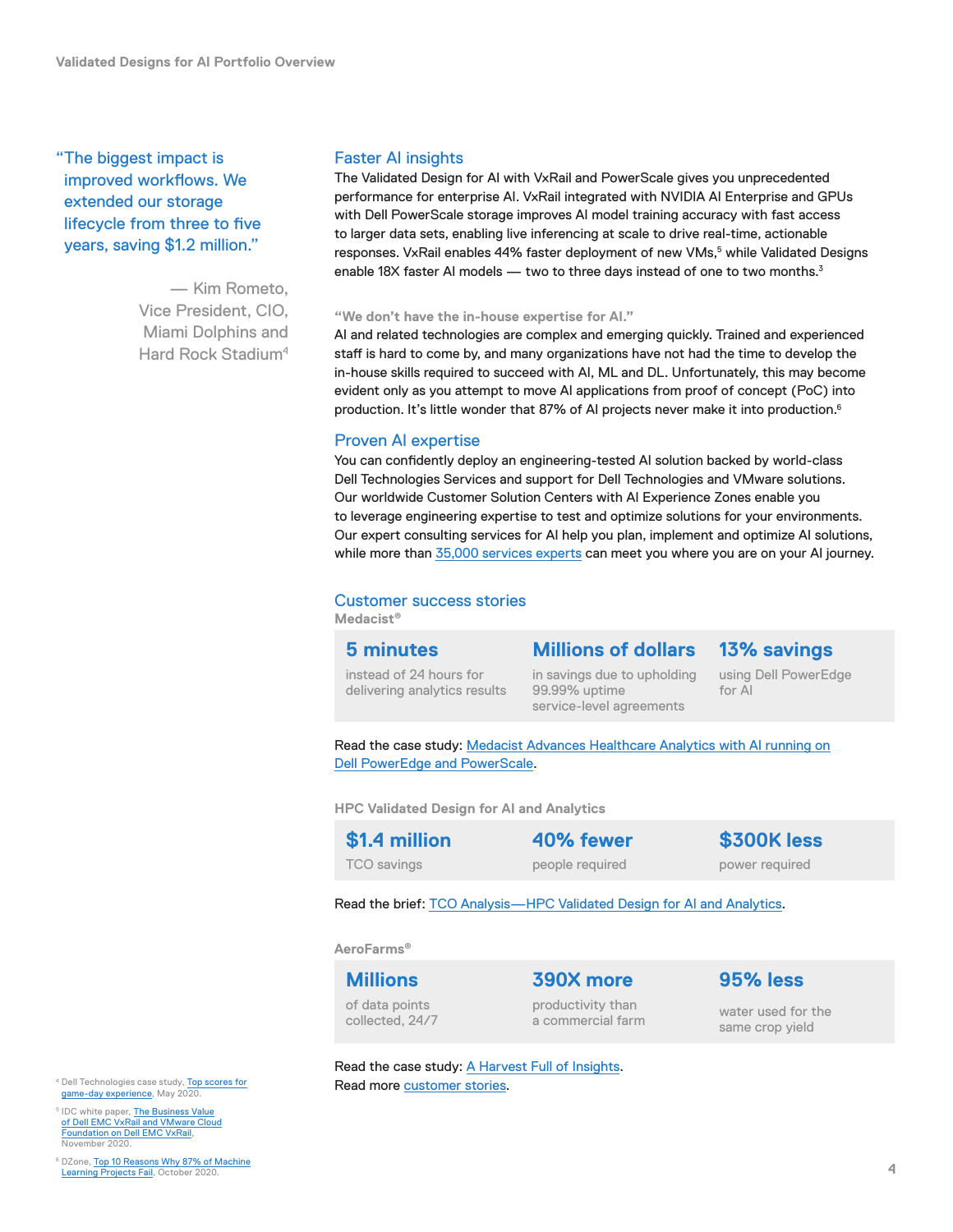# <span id="page-4-0"></span>**Validated Designs for AI specifications**

### AI in virtualized environments

**Virtualize and get self‑service access to AI resources with VMware, NVIDIA AI Enterprise, VxRail and PowerScale.**

With this Dell Validated Design for AI, in collaboration with VMware® and NVIDIA, organizations across every industry and geography can harness the power of AI from anywhere, with continuous insights at scale, to reach their business goals. This first, jointly engineered solution of NVIDIA AI Enterprise software on VMware vSphere with Tanzu deployed with Dell infrastructure gives AI researchers, data scientists and developers the solution they need to deliver the next generation of AI-powered applications, while arming IT professionals to support AI using the tools they are most familiar with.

- **AI simplified**  Dell Validated Designs for AI are jointly engineered and validated to make it quick and easy to deploy a hardware and software stack optimized to accelerate AI initiatives.
- **• Faster AI insights** VxRail integrated with NVIDIA AI Enterprise and GPUs with Dell PowerScale storage improves AI model training accuracy with fast access to larger data sets, enabling live inferencing at scale to drive real-time, actionable responses.
- **Proven AI expertise** You can confidently deploy an engineering-tested AI solution backed by world-class Dell Technologies Services and support for Dell Technologies and VMware solutions.

| Al in virtualized environments configuration options           |                            |                                                                                                                                                                           |                                                                                                 |                                 |
|----------------------------------------------------------------|----------------------------|---------------------------------------------------------------------------------------------------------------------------------------------------------------------------|-------------------------------------------------------------------------------------------------|---------------------------------|
| Compute                                                        | <b>Server Accelerators</b> | <b>Networking</b>                                                                                                                                                         | <b>Software</b>                                                                                 | <b>Storage</b>                  |
| Dell PowerEdge R750,<br>R750xa, R7525<br>Dell VxRail HCI V670F | NVIDIA A100<br>or A30 GPUs | Dell PowerSwitch<br>25GbE S5248F-ON<br>or 100GbE S5232F-ON<br>or NVIDIA Mellanox <sup>®</sup><br>Spectrum <sup>®</sup> SN3700<br>and out-of-band<br>PowerSwitch S4148T-ON | • NVIDIA AI Enterprise<br>• VMware vSphere<br>• VMware Tanzu<br>• VMware vRealize<br>Automation | Dell PowerScale F600<br>or H600 |

# Deep learning with NVIDIA

**Complete solution, including GPU‑aware cluster management and modeling frameworks**

There has been an explosion of interest in DL, and the plethora of choices makes designing a solution complex and time consuming. Validated Designs for AI – Deep Learning with NVIDIA is a complete solution, designed to support all phases of DL. It incorporates the latest CPU, GPU, memory, network, storage and software technologies with impressive performance for both training and inference phases. This level of throughput and efficiency makes scaling out ML and DL more feasible.

- **High‑performance** Built around PowerEdge servers with NVIDIA V100 GPUs, NVIDIA NVLink™ connects multiple V100 GPUs at up to 300GB/s to deliver higher inference performance.
- **Save time and risk** A GPU‑optimized solution stack can shave valuable time from DL projects.
- **Services ecosystem aids success** Dell Technologies engineers can help you configure, test and tune GPU‑enabled hardware and software, with included services to help data scientists discover insight from data more quickly.

| Deep Learning with NVIDIA configuration options                            |                                                                                          |                                                                                                                  |                                                                                                               |  |
|----------------------------------------------------------------------------|------------------------------------------------------------------------------------------|------------------------------------------------------------------------------------------------------------------|---------------------------------------------------------------------------------------------------------------|--|
| <b>Dell</b>                                                                |                                                                                          | Networking                                                                                                       | <b>Software</b>                                                                                               |  |
| <b>PowerEdge servers</b>                                                   | <b>Storage</b>                                                                           |                                                                                                                  |                                                                                                               |  |
| · R740xd (master node)<br>+ C4140 with NVIDIA V100<br>GPUs (compute nodes) | Validated Design for<br><b>HPC NFS Storage</b><br>Isilon F800 all-flash<br>scale-out NAS | • Dell PowerSwitch S3038-ON<br>· NVIDIA Switch-IB-2 SB780<br>· Mellanox SX6036 InfiniBand®<br><b>VPI Gateway</b> | $\cdot$ Data Science<br><b>Provisioning Portal</b><br>Bright Cluster Manager <sup>®</sup><br>for Data Science |  |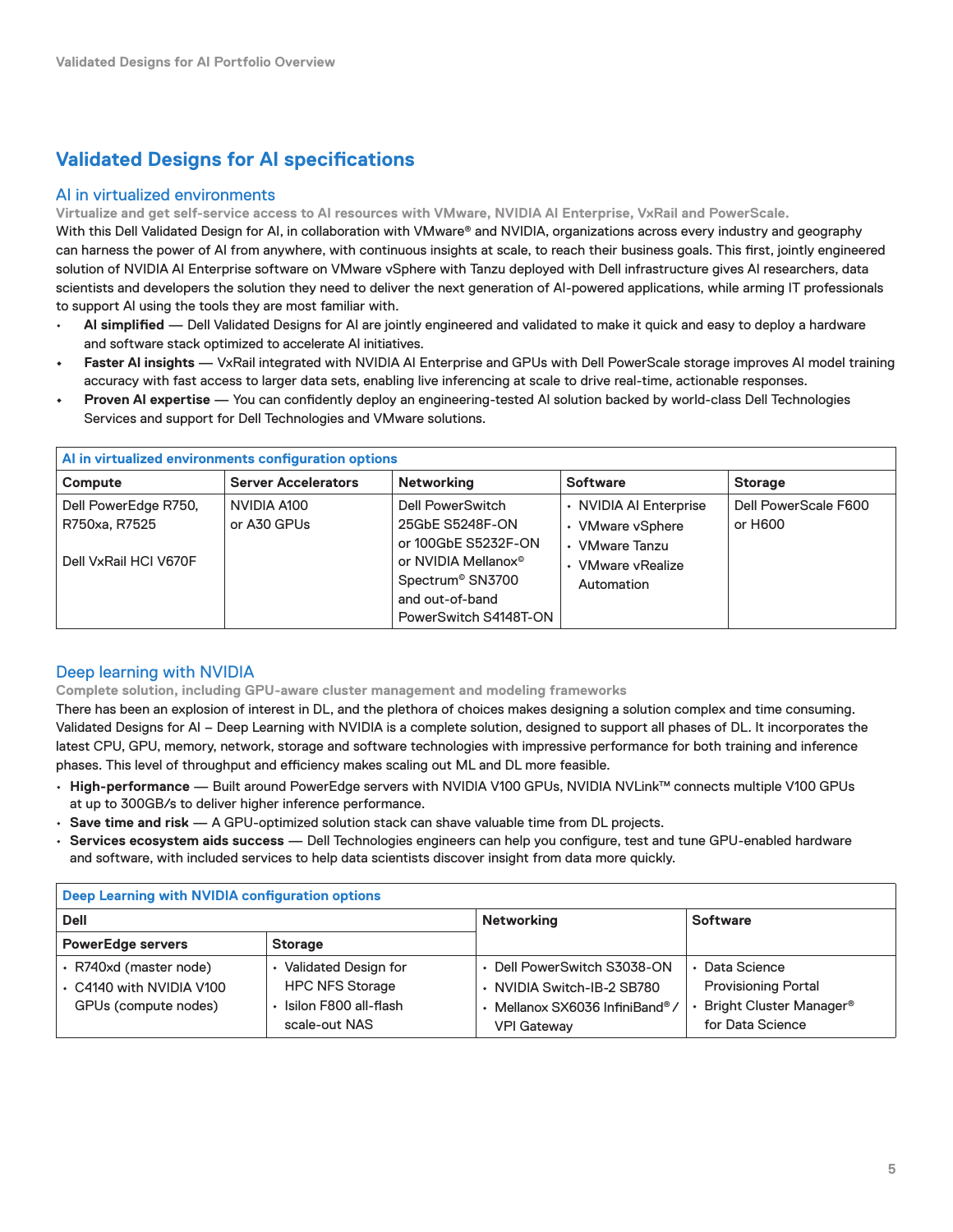# <span id="page-5-0"></span>**DataRobot**

**Everything you need for automated ML**

One of the most important elements of any ML platform is its ability to democratize data access — empowering users to quickly and easily build predictive models with full transparency. That's why many organizations are choosing DataRobot®, an advanced enterprise AI software platform that encapsulates the knowledge, experience and best practices of the world's leading data scientists into an automated ML solution so you can quickly and easily build highly accurate predictive models without previous coding and ML skills.

- **Accelerate AI success** Succeed with the team you have in place because DataRobot automates many tasks required to create AI and ML applications.
- **Flex as needed** Engineering‑validated designs can be optimized for your specific workloads and use cases.
- **Leverage best‑in‑class solutions** Dell Technologies works closely with DataRobot to bring you the Validated Design for DataRobot.

| <b>DataRobot configuration options</b> |                               |               |  |  |
|----------------------------------------|-------------------------------|---------------|--|--|
| <b>Dell</b><br><b>Software</b>         |                               |               |  |  |
| <b>PowerEdge servers</b>               | <b>PowerSwitch networking</b> |               |  |  |
| C6420                                  | $\cdot$ S3148-ON (1GbE)       | DataRobot     |  |  |
|                                        | ⋅ S5224F-ON (10/25GbE)        | VMware® ESXi™ |  |  |

#### Domino Data Science Platform

**Speed development, delivery and monitoring of AI models with an optimized technology platform.**

One of the most complex tasks for getting AI workloads into production is model development. Data scientists need to be able to streamline development to deployment by using a platform that accelerates the data science lifecycle with open access to tools, compute and data. Enterprises require an open and flexible data science platform that automates tasks while allowing teams to collaborate efficiently, enabling the use cases of today while not locking out those of tomorrow.

- **Speed time to value** Standardized building blocks simplify designing systems optimized for specific workloads and speed configuration and ordering.
- **Enhance efficiency** Accelerate the data science lifecycle with open access to tools, compute and data that streamline development and deployment.
- **Augment internal skills** Dell Technologies AI experts are available to assist with designing a solution for specific needs.

| <b>Domino Data Science Platform configuration options</b>                                                        |                                               |                                                                         |                                                         |  |
|------------------------------------------------------------------------------------------------------------------|-----------------------------------------------|-------------------------------------------------------------------------|---------------------------------------------------------|--|
| <b>Dell PowerEdge servers</b>                                                                                    | Networking                                    | <b>Storage</b>                                                          | <b>Software</b>                                         |  |
| ↑ R640 (bastion, control plane<br>and infrastructure nodes)<br>• R640 with NVIDIA T4 GPUs<br>(application nodes) | 25 GbE NVIDIA<br>ConnectX <sup>®</sup> -5 NDC | 2x 240GB or 480GB SATA<br>SSD 1TB plus SSD storage<br>for project files | Domino® Data<br><b>Science Platform</b><br>• Kubernetes |  |

# Edge AI with NVIDIA Fleet Command

**A hybrid‑cloud platform for managing and scaling AI at the edge.**

NVIDIA Fleet Command™ is a hybrid cloud software platform for managing and scaling AI deployments across dozens or up to millions of servers and edge devices. This hybrid cloud, software-as-a-service (SaaS) enables deploying, managing and scaling AI at the edge from a single, web-based control plane. By deploying NVIDIA Fleet Command with Dell Technologies-NVIDIA Certified Systems, IT admins can take secure, remote control, simplifying deployment and powering resilient AI across the network in just minutes.

- **• Adaptive compute** Dell PowerEdge servers are engineered to optimize the latest technology advancements across processor, memory, networking, storage and acceleration to deliver predictable outcomes.
- **• Autonomous management** —Systems and lifecycle management helps you respond rapidly and deliver outcomes aligned with business priorities, freeing IT to stop managing and start innovating.
- **• Proactive resilience**  Dell PowerEdge servers embed trust into your digital transformation with an infrastructure and IT environment designed for secure interactions and the capability to anticipate potential threats.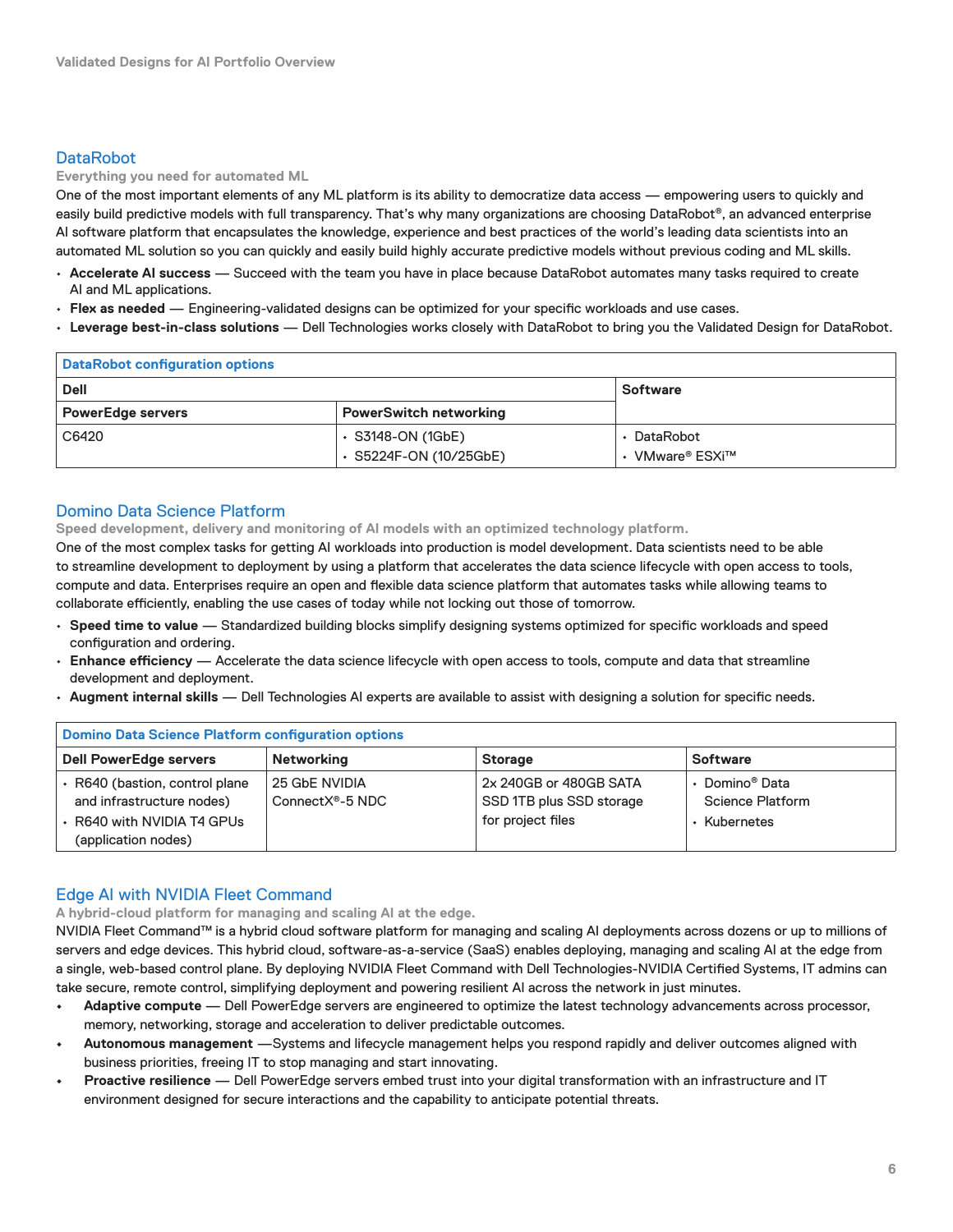<span id="page-6-0"></span>

| <b>Edge AI with NVIDIA Fleet Command configuration options</b>                                  |                                              |                        |  |  |
|-------------------------------------------------------------------------------------------------|----------------------------------------------|------------------------|--|--|
| <b>Dell</b>                                                                                     | <b>Software</b>                              |                        |  |  |
| <b>PowerEdge servers</b>                                                                        | <b>PowerSwitch networking</b>                |                        |  |  |
| • R650, R750xa, R6515, R6525, R7525, R940xa, DSS 8440,<br>XE2420, R640, R740 and R740xd servers | $\cdot$ S3148-ON 1GbE<br>⋅ S5224-ON 10/25GbE | • NVIDIA Fleet Command |  |  |

# Grid Dynamics

**Purpose‑built ML and DL infrastructure based on the Kubernetes® ecosystem**

Grid Dynamics<sup>®</sup> is at the forefront of cloud-native big data platforms. With expertise in implementing reliable data lakes, data pipelines, data warehouses, ML platforms and end-to-end analytical data platforms, Grid Dynamics can help reduce time to market and costs with a cloud-native stack. This Validated Design provides an optimized foundation for those looking to migrate an existing data platform based on open-source technologies, move from a legacy platform based on proprietary products, implement a new cloud-native platform, or implement a specific capability on a cloud-native stack.

- **Simplify AI and ML** Dell Technologies collaborates with Grid Dynamics to create powerful solutions that make it easier to adopt and use open‑source AI and ML application stacks.
- **Optimize your solution** Modular building blocks can be combined to build a system that's optimized specifically for your unique workloads and use cases.
- **Trust the industry leader** Modernize, automate and transform the data center using industry‑leading converged infrastructure, servers, storage and data protection technologies.

| <b>Grid Dynamics configuration options</b>                                   |                                                 |                                                    |                                                                                                                         |  |
|------------------------------------------------------------------------------|-------------------------------------------------|----------------------------------------------------|-------------------------------------------------------------------------------------------------------------------------|--|
| <b>Dell</b>                                                                  |                                                 |                                                    | <b>Software</b>                                                                                                         |  |
| <b>PowerEdge servers</b>                                                     |                                                 |                                                    |                                                                                                                         |  |
| ← R640 (for high availability<br>Kubernetes)<br>• R740xd (application nodes) | R740xd servers<br>for Ceph <sup>®</sup> storage | $\cdot$ S3148-ON 1GbE<br>$\cdot$ S5224-ON 10/25GbE | $\cdot$ Kubeflow on SUSE®<br>CaaS Platform<br>• Kubeflow on Canonical <sup>®</sup><br><b>Charmed Kubernetes Cluster</b> |  |

# H2O.ai

**Improve customer experiences, streamline processes, decrease waste and fraud.**

Emerging technologies, such as IoT and mobile technologies and applications, are creating data at speeds and volumes never imagined. This data needs AI to be converted into the fuel that enables you to make better decisions, faster. However, deploying systems capable of running AI workloads can be complex, requiring extensive integration and testing of the hardware and software. That's why Dell Technologies works with H2O.ai to bring you engineering-validated designs for H2O.ai.

- **Trust an industry leader** Hundreds of thousands of data scientists in over 18,000 global enterprises trust H2O® because it supports some of the most widely used statistical and ML algorithms — including gradient boosted machines, generalized linear models, DL and more.
- **Deploy flexibly** H2O works on bare metal, with existing Apache Hadoop® or Spark clusters. It can ingest data directly from Hadoop Distributed File System (HDFS), Spark, S3, Microsoft® Azure® Data Lake or other data sources into its in‑memory distributed key value stores.
- **Accelerate ML** Take advantage of the computing power of distributed systems and in‑memory computing to accelerate ML using industry parallelized algorithms, which take advantage of fine‑grained in‑memory MapReduce.

| <b>H20.ai configuration options</b> |                                                                |                                                    |  |  |
|-------------------------------------|----------------------------------------------------------------|----------------------------------------------------|--|--|
| <b>Dell</b><br><b>Software</b>      |                                                                |                                                    |  |  |
| <b>PowerEdge servers</b>            | <b>PowerSwitch networking</b>                                  |                                                    |  |  |
| <b>R740xd</b>                       | • S3148-ON 1GbE (management)<br>⋅ S5224F-ON 10/25GbE (cluster) | ← H2O.ai Sparkling Water<br>• H2O.ai Driverless Al |  |  |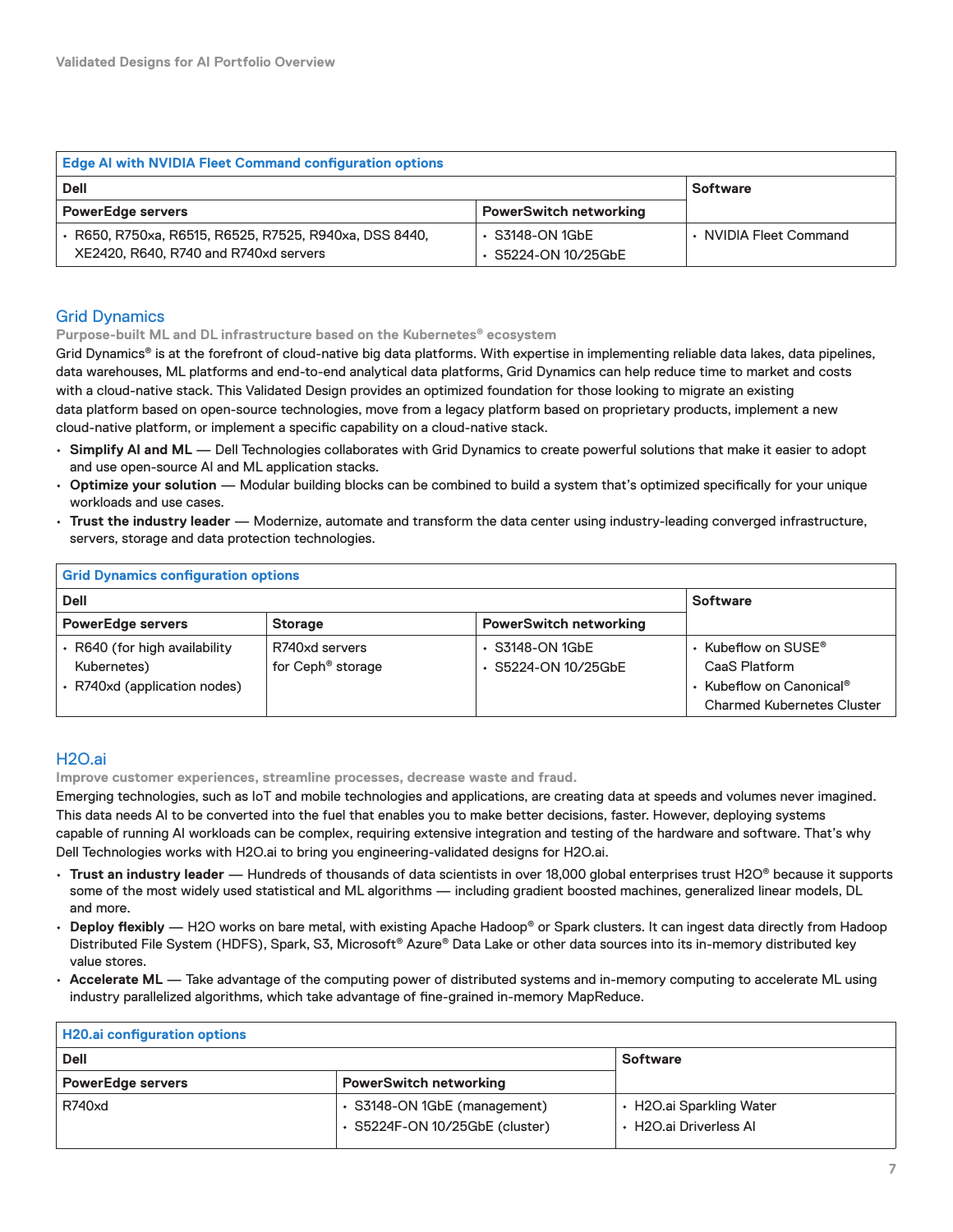## <span id="page-7-0"></span>Iguazio

**Speed and simplify deployment of ML applications.**

Iguazio® enables real-time processing of streaming data for rapid time to insight. By unifying the data pipeline, Iguazio reduces the latency and complexity inherent in many advanced computing workloads, effectively bridging the gap between development and operations. Data scientists can run queries on large data sets and securely share data and algorithmic models with authorized users during the training phase. Once the models are ready for production, containerized ML models are easy to move from development to operational environments.

- **Speed and simplify deployment of AI and ML applications** Essential frameworks, such as Kubeflow, Apache® Spark® and TensorFlow™ along with well-known orchestration tools like Docker® and Kubernetes are built in.
- **Transition smoothly to production** A complete toolset for developing and deploying ML models and allows both training and production models on one platform, closer to the data source.
- **Reduce risks** Rely on fine‑grained security using multi‑layered network, identity, metadata or content‑based policies.

| Iguazio configuration options  |                               |                               |  |  |
|--------------------------------|-------------------------------|-------------------------------|--|--|
| <b>Dell</b><br><b>Software</b> |                               |                               |  |  |
| <b>PowerEdge servers</b>       | <b>PowerSwitch networking</b> |                               |  |  |
| ⋅ R640 (application nodes)     | $\cdot$ S3148-ON (1GbE)       | Iguazio Data Science Platform |  |  |
| · R740xd (data nodes)          | ⋅ SN2700-ON (100GbE)          |                               |  |  |

# Intelligent video analytics

**Create safer and smarter environments with Dell Technologies, NVIDIA and Deep Vision.**

New AI capabilities have opened a whole new world of possibilities for monitoring and analyzing video feeds in real time for intelligent insights that can help improve customer service, efficiency, health and safety and much more. However, systems operating at the edge, at scale, require experience and deep application knowledge to determine the right balance of hardware, software and media processing algorithms. That's why Dell Technologies, in partnership with Deep Vision (an IntelliSite™ company) and NVIDIA, is offering a Validated Design for AI that has been tested by Dell Technologies engineering teams for intelligent video analytics at the edge.

- **Reduce complexity** Proceed directly to deploying a validated solution on a fast track with lower risks and cost than do‑it‑yourself approaches.
- **Get the right price/performance** A wide choice of configuration options enable the right balance of compute, memory and GPU performance with lower costs.
- **Trust proven AI expertise** The combined expertise of Dell Technologies, NVIDIA and Deep Vision provide the foundation for deploying AI at the edge more easily and with less risk.

| Intelligent video analytics configuration options                                                                                          |                                                                                |                                                                                                                                                                                                                                                     |                                                                                                                                                                                                                        |  |
|--------------------------------------------------------------------------------------------------------------------------------------------|--------------------------------------------------------------------------------|-----------------------------------------------------------------------------------------------------------------------------------------------------------------------------------------------------------------------------------------------------|------------------------------------------------------------------------------------------------------------------------------------------------------------------------------------------------------------------------|--|
| Compute                                                                                                                                    | <b>Networking</b>                                                              | Al platform                                                                                                                                                                                                                                         | Al modules                                                                                                                                                                                                             |  |
| NVIDIA GPU Cloud<br>(NGC)-Ready for Edge Systems<br>based on Dell PowerEdge<br>R7515, XE2420, R740 or R7525<br>Servers with NVIDIA T4 GPUs | <b>Dell PowerSwitch</b><br>N3048ET-ON, N3024EP-ON,<br>N3048EP-ON and S3148P-ON | Deep Vision deployed on:<br>• NVIDIA EGX™ software<br>stack for edge AI workloads<br>(Kubernetes, Helm, Tiller and<br>the NVIDIA GPU Operator)<br>• NVIDIA Metropolis,<br>(DeepStream SDK and<br>TensorRT™ SDK)<br>$\cdot$ NVIDIA CUDA <sup>®</sup> | Each video stream can be<br>configured to one or more<br>Deep Vision module(s):<br>• Facial recognition<br>• Vehicle identification<br>• People counting and<br>demographics<br>• Alert zone entry<br>Thermal analysis |  |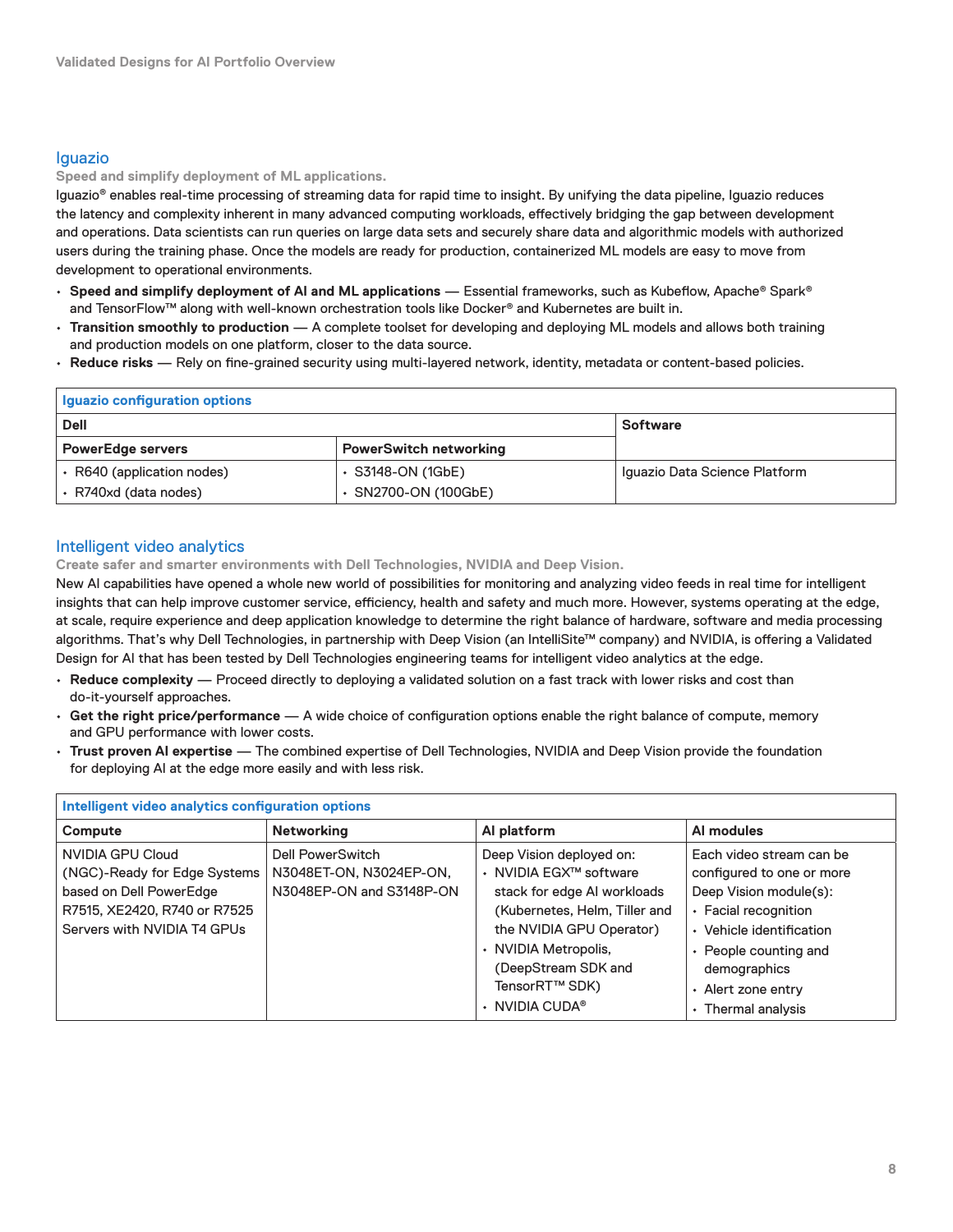## <span id="page-8-0"></span>Kubeflow on OpenShift

**Accelerate ML/DL workloads using Kubeflow and Dell PowerEdge servers.**

Integrating production‑grade AI technologies in well‑defined platforms within the protection of the data center can facilitate wider adoption of advanced computing, extending investments by supporting AI use cases as well as augmenting the resources available to data science teams. Running Kubeflow on Red Hat® OpenShift® offers several advantages.

- **Streamline AI pipelines** A composable, scalable, portable stack includes components and automation features to integrate ML tools, so they work together to create a cohesive pipeline that makes it easy to deploy ML applications at scale.
- **Develop and deploy anywhere** Running Kubeflow on OpenShift makes models portable, so ML/DL engineers can develop models locally and easily deploy the application to a production Kubernetes environment.
- **Enhance simplicity and control** The ability to run ML/DL workloads in the same environment as the rest of your enterprise applications increases control and reduces complexity for IT teams.

# **Kubeflow on OpenShift configuration options**

| Dell                                                                                                                 | <b>Software</b>                         |                                       |                                      |
|----------------------------------------------------------------------------------------------------------------------|-----------------------------------------|---------------------------------------|--------------------------------------|
| <b>PowerEdge servers</b>                                                                                             | <b>Storage</b>                          | <b>PowerSwitch networking</b>         |                                      |
| R640 (bastion, control plane<br>and infrastructure nodes)<br>R640 servers with NVIDIA T4<br>GPUs (application nodes) | R740xd servers with<br>NVIDIA V100 GPUS | $\cdot$ S5232F-ON<br>$\cdot$ S3048-ON | Kubeflow<br><b>Red Hat OpenShift</b> |

### **MLOps**

**Harness MLOps to improve AI results.**

As AI becomes strategic for a wide array of organizations, data science and engineering teams are looking to streamline and simplify the process of moving ML models into production. The Dell Validated Design for AI — built-in collaboration with cnvrg.io, NVIDIA and VMware — standardizes ML pipelines to minimize friction for data science and engineering teams from research to production.

- **AI simplified** Jointly engineered and validated solutions make it quick and easy to deploy optimized hardware and software stacks for cnvrg.io MLOps.
- **Faster AI insights** Streamlined ML pipelines enable faster development and smoother transition to production.
- **Proven AI expertise**  Confidently deploy an engineering tested MLOps solution backed by world class Dell Technologies and NVIDIA services and support. Select ProSupport Plus for a single point of contact for software and hardware support.

| <b>MLOps configuration options</b> |                            |                                 |                                                                                                                       |                                                                             |  |  |
|------------------------------------|----------------------------|---------------------------------|-----------------------------------------------------------------------------------------------------------------------|-----------------------------------------------------------------------------|--|--|
| <b>Compute</b>                     | <b>Server Accelerators</b> | <b>Storage</b>                  | Networking                                                                                                            | <b>Software</b>                                                             |  |  |
| 4x Dell VxRail HCI V670            | NVIDIA A100<br>or A30 GPUs | Dell PowerScale F600<br>or H600 | Dell PowerSwitch 25GbE<br>S5248F-ON or NVIDIA<br>Mellanox Spectrum<br>SN3700 and out-of-band<br>PowerSwitch S4148T-ON | cnvrg.io<br>• NVIDIA AI Enterprise<br>VMware vSphere<br><b>VMware Tanzu</b> |  |  |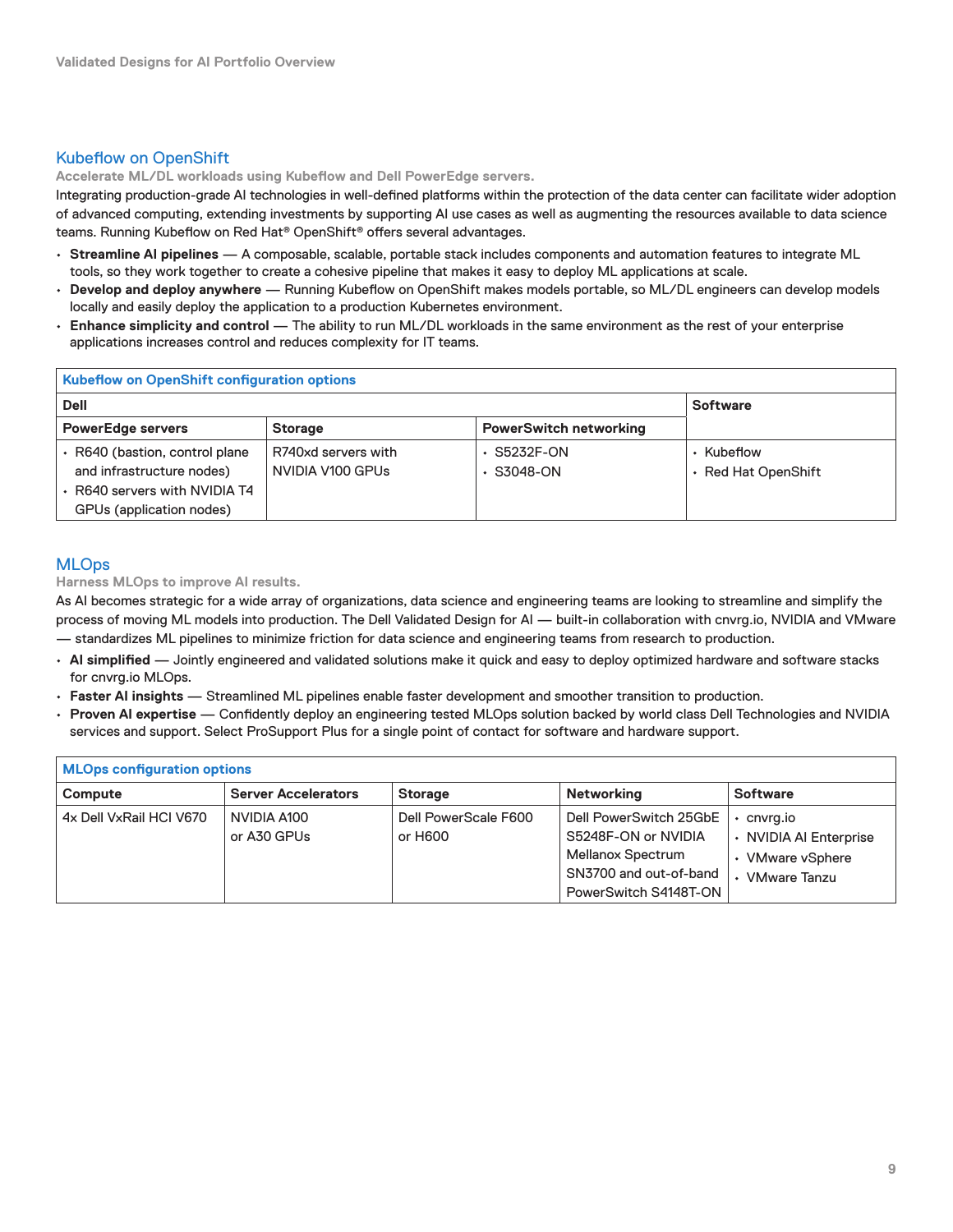#### <span id="page-9-0"></span>Retail loss prevention

**Cost‑effectively reduce inventory loss with AI‑driven software and hardware technology.**

Preventing scan fraud activities such as scanning errors and UPC barcode switching at the point of sale (POS) is critical to reducing the major source of inventory loss in the retail sector. Dell Technologies, in partnership with Malong Technologies and NVIDIA, offers a self-learning computer vision solution that uses AI to reduce inventory loss caused by accidental and intentional behavior during checkout. AI-based automated systems using Dell Technologies hardware and special purpose DL models from Malong provide cost-effective tools to reduce inventory loss for retail stores.

- **Reduce losses** Protect a wide range of stock keeping units (SKUs) by detecting mis‑scans and ticket switching in near real time.
- **Reduce costs** Reduce reliance on cost‑intensive human security personnel.
- **Deploy and scale quickly** Validated configurations enable easy deployment at scale for thousands of retail stores at self‑checkout and staffed checkout lanes.

| <b>Retail loss prevention configuration options</b> |                        |                                                             |                                                                  |  |  |  |
|-----------------------------------------------------|------------------------|-------------------------------------------------------------|------------------------------------------------------------------|--|--|--|
| <b>Dell PowerEdge servers</b>                       | <b>Storage</b>         | Networking                                                  | <b>Software</b>                                                  |  |  |  |
| R740, R7515 or R7525<br>with NVIDIA T4 GPU          | 2TB SAS SSDs in RAID 6 | Broadcom 57416 Dual Port 10<br><b>GbE BaseT Network LOM</b> | • RetailAl <sup>®</sup> Protect by<br><b>Malong Technologies</b> |  |  |  |
| and associated software<br>(CUDA, DeepStream SDK)   |                        | Mezz Card                                                   | • Docker container runtime                                       |  |  |  |

# **Solution highlights**

**Dell PowerEdge servers:** Dell PowerEdge servers are engineered to deliver unmatched performance and versatile configurations to meet the demands of AI workloads. Flash storage, the latest processors, greater memory bandwidth and flexible local storage make Dell PowerEdge servers a foundational choice for AI.

**Dell PowerSwitch networking:** Today's AI workloads call for new thinking about network architecture. Based on open standards, our future‑ready networking technology helps you improve network performance, lower networking costs and remain flexible to adopt new innovations. Take control of your network's future and learn how the Dell Technologies strategy for open networking can dramatically transform your business.

**Dell PowerScale storage:** AI environments require large, scalable, reliable and efficient storage. With support for multiple workloads and enterprise‑grade data and file management capabilities out of the box, Dell Isilon scale‑out NAS is the leading storage for AI. You can take advantage of the high capacity of Isilon to reduce the acquisition and ownership cost for managing and monetizing data using advanced or predictive analytics and ML.

**Omnia software:** Omnia is an open‑source, Ansible®‑based software stack designed to automate the deployment of mixed‑workload clusters, giving IT the agility to run AI, HPC and analytics workloads in the same environment, with a single pane of glass for cluster provisioning, deployment and management, with easy-to-use point-and-click templates for building environments.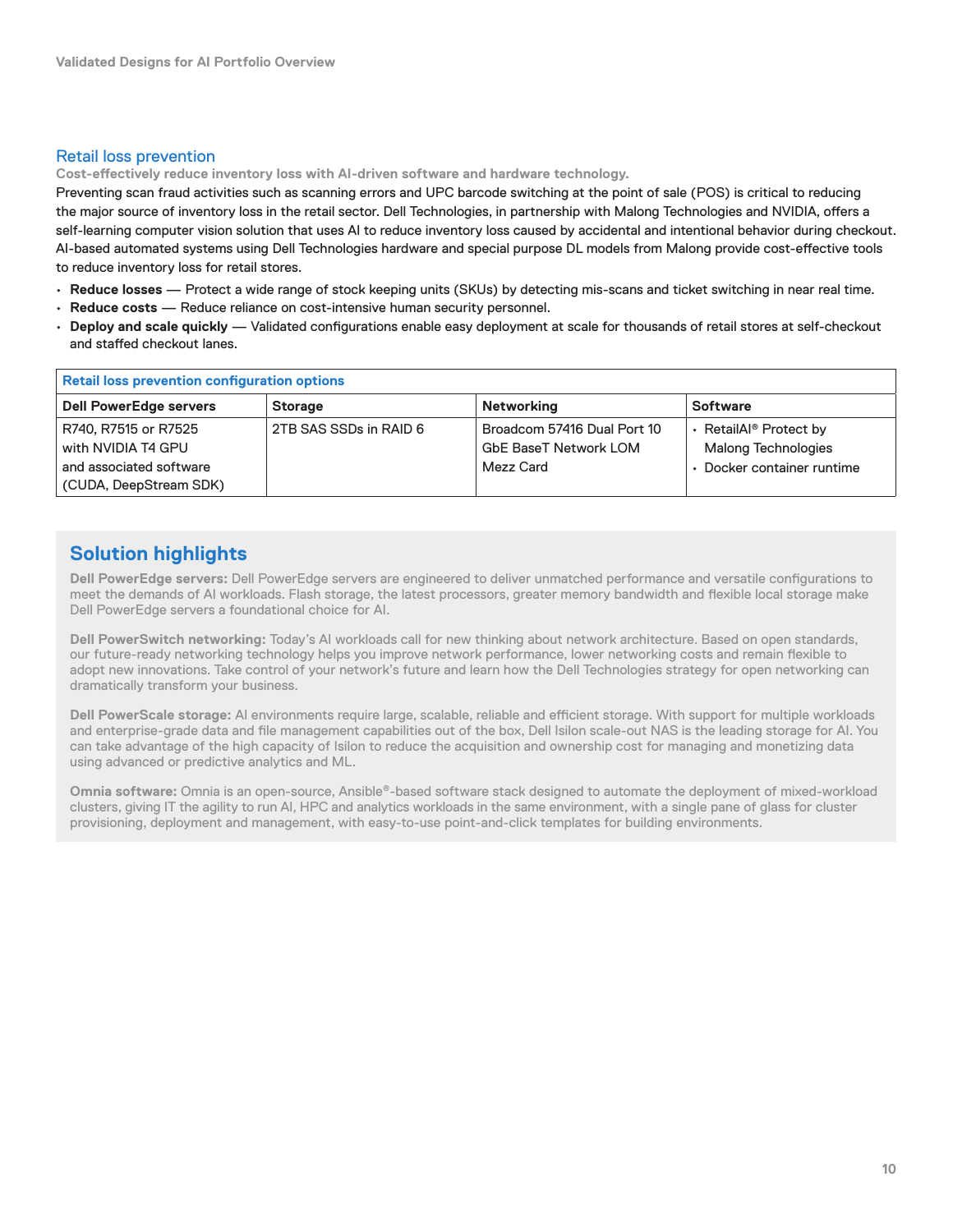<span id="page-10-0"></span>**Services and financing**

Dell Technologies is with you every step of the way, linking people, processes and technology to accelerate innovation and enable optimal business outcomes.

- [Consulting Services](https://www.delltechnologies.com/en-us/services/consulting-services/big-data.htm) help you create a competitive advantage for your business. Our expert consultants work with companies at all stages of analytics to help you plan, implement and optimize solutions that enable you to unlock your data capital and support advanced techniques, such as AI, ML and DL.
- [Deployment Services](https://www.delltechnologies.com/en-us/services/deployment-services/index.htm#scroll=off) help you streamline complexity and bring new IT investments online as quickly as possible. Leverage our 30‑plus years of experience for efficient and reliable solution deployment to accelerate adoption and return on investment (ROI) while freeing IT staff for more strategic work.
- [Support Services](https://www.delltechnologies.com/en-us/services/support-services/index.htm) driven by AI and DL will change the way you think about support with smart, groundbreaking technology backed by experts to help you maximize productivity, uptime and convenience. Experience more than fast problem resolution — our AI engine proactively detects and prevents issues before they impact performance. Select ProSupport Plus for a single point of contact for software and hardware support.
- [Payment Solutions](https://www.delltechnologies.com/en-us/payment-solutions/index.htm#scroll=off) from Dell Financial Services help you maximize your IT budget and get the technology you need today. Our portfolio includes traditional leasing and financing options, as well as advanced flexible consumption products.
- [Dell Technologies APEX](https://delltechnologies.com/apex) offers a simple approach that gives you a wide range of consumption models, payment solutions and services so you can optimize for a variety of factors while realizing more predictable outcomes.
- [Managed Services](https://www.delltechnologies.com/en-us/services/managed-services/index.htm) can help reduce the cost, complexity and risk of managing IT so you can focus your resources on digital innovation and transformation while our experts help optimize your IT operations and investment.
- [Residency Services](https://www.delltechnologies.com/en-us/services/deployment-services/residency-services.htm#scroll=off) provide the expertise needed to drive effective IT transformation and keep IT infrastructure running at its peak. Resident experts work tirelessly to address challenges and requirements, with the ability to adjust as priorities shift.

# **Why choose Dell Technologies for AI**

We're committed to advancing analytics and AI, and we've dedicated a great deal of resources toward that goal.

- Schedule an [executive briefing](https://www.delltechnologies.com/en-us/what-we-do/customer-engagement-programs/executive_briefing_program.htm) and collaborate on ways to reach your business goals.
- [Dell Technologies Customer Solution Centers](https://delltechnologies.com/csc) are staffed with computer scientists, engineers and subject matter experts in a variety of disciplines.
- We are committed to [providing you with choice.](https://www.delltechnologies.com/en-us/press/open-letter-to-customers-and-partners.htm) We want you to get what you need and have a great experience working with us. If we don't have what you need, we'll tell you who does. We believe in being open, and we publish our performance results at [HPCatDell.com](https://www.dell.com/support/kbdoc/en-ae/000178012/high-performance-computing) and on the [Dell Technologies InfoHub](https://infohub.delltechnologies.com/t/artificial-intelligence-12/).
- Dell Technologies is the only company in the world with a portfolio that spans from workstations to supercomputers, including servers, networking, storage, software and services.
- Because Dell Technologies offers such a wide selection of solutions, we can act as your trusted advisor without trying to sell you a one‑size‑fits‑all approach to your problem. That range of solutions has also given us the expertise to understand a broad spectrum of challenges and how to address them.

"Our partnership with Dell Technologies allows us to take advantage of the full breadth and depth of their compute, storage, networking and security solutions…. The PowerEdge R740 provides the agility to adapt to ever-changing business needs, including running Kubernetes. We're able to run our machine learning workloads on NVIDIA GPUs within the same platform, resulting in cost savings on both hardware and operational overhead."

> — David J. Brzozowski Jr, Chief Technology Officer, Medacist<sup>7</sup>